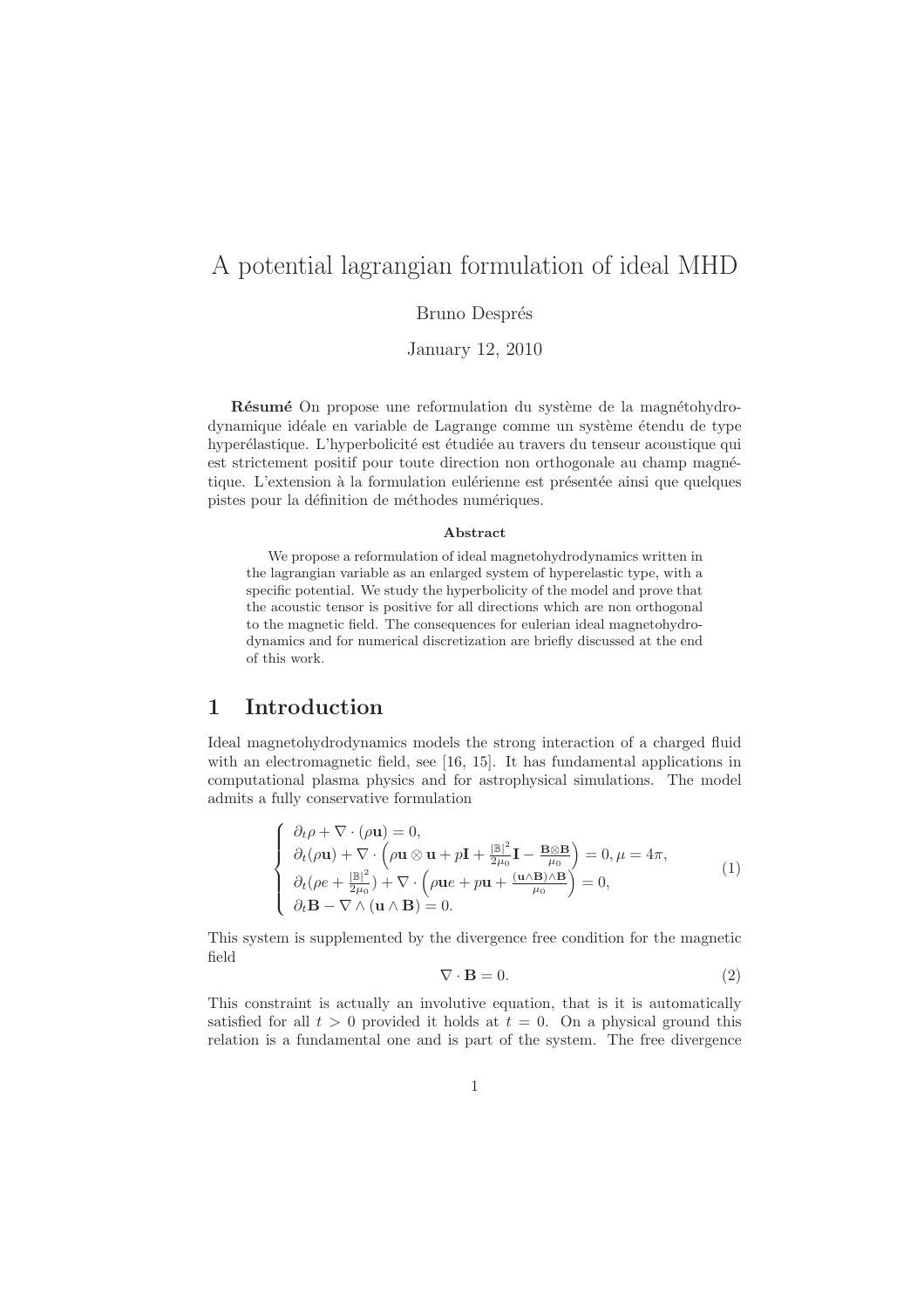constraint is closely connected to the entropy balance. For smooth solutions one can prove that

$$
\partial_t(\rho S) + \nabla \cdot (\rho S \mathbf{u}) = -\frac{(\mathbf{B}, \mathbf{u})}{\rho T} \nabla \cdot \mathbf{B}.
$$
 (3)

Here S is the physical entropy. It is a function of the internal energy  $\varepsilon =$  $e - \frac{1}{2} |u|^2$  and of the specific volume  $\tau = \frac{1}{\rho}$ , such that the second principle of the thermodynamics  $TdS = d\varepsilon + pd\tau$  holds. Of course the right hand side in (3) vanishes for magnetic fields (2).

A considerable attention has been paid recently to the analysis of (1) since the understanding of the structure of this system is the key for a coherent, stable and consistent discretization. We refer to [18, 20, 19, 6]. See also [10, 2] for a discretization of lagrangian ideal MHD. A comprehensive reference is the chapter about ideal MHD in the monograph [15] and references therein. In most of these references one uses the eigenstructure of (1) to construct Riemann solvers. The multi-dimensional case reveals to be much more difficult, essentially because one cannot eliminate (2) by simple means as in dimension one. It has the consequence that the eigenstructure of (1) is spoiled, and missing eigenvectors make the design of Riemann solver problematic. The seminal paper of Powell [19] is a good example. In this reference the author modifies (1) with a formally non zero right hand side

$$
\begin{cases}\n\partial_t \rho + \nabla \cdot (\rho \mathbf{u}) = 0, \\
\partial_t (\rho \mathbf{u}) + \nabla \cdot \left(\rho \mathbf{u} \otimes \mathbf{u} + p \mathbf{I} + \frac{|\mathbb{B}|^2}{2\mu_0} \mathbf{I} - \frac{\mathbf{B} \otimes \mathbf{B}}{\mu_0}\right) = -\mathbf{B} \nabla \cdot \mathbf{B}, \\
\partial_t (\rho e + \frac{|\mathbb{B}|^2}{2\mu_0}) + \nabla \cdot \left(\rho \mathbf{u} e + p \mathbf{u} + \frac{(\mathbf{u} \wedge \mathbf{B}) \wedge \mathbf{B}}{\mu_0}\right) = (\mathbf{u}, \mathbf{B}) \nabla \cdot \mathbf{B}, \\
\partial_t \mathbf{B} - \nabla \wedge (\mathbf{u} \wedge \mathbf{B}) = -\mathbf{u} \nabla \cdot \mathbf{B}.\n\end{cases}
$$
\n(4)

The entropy law becomes

$$
\partial_t(\rho S) + \nabla \cdot (\rho S \mathbf{u}) = 0 \tag{5}
$$

for smooth solutions. This eigenstructure of this system now admits a full set of real eigenvalues and eigenvectors, but at the price of adding a formally non zero right hand side. By comparisons of (1-3) and (4-5) it seems that one has to choose between a conservative formulation (1) with a non conservative entropy condition (3) and a non conservative formulation (4) endowed with a conservative entropy condition (5). At the continuous level it makes no harm since the involutive condition holds true. The real problem is a the discrete level since the discrete preservation of the free divergence constraint is difficult to enforce. This issue is also linked to what it called divergence cleaning, which is a numerical procedure to insure the discrete satisfaction of the free divergence condition. Some references are in [8, 23, 4, 15, 3]. To our knowledge this problem has not been solved in a definitive manner, despite constant efforts. See also [5, 21, 13] where the the compatibility of linear and non-linear Maxwell's equations is studied in conjunction with the free divergence problem.

In this work we study a reformulation of (1) in Lagrange coordinates by rewriting ideal MHD as an hyperelastic like model (8) with a new potential.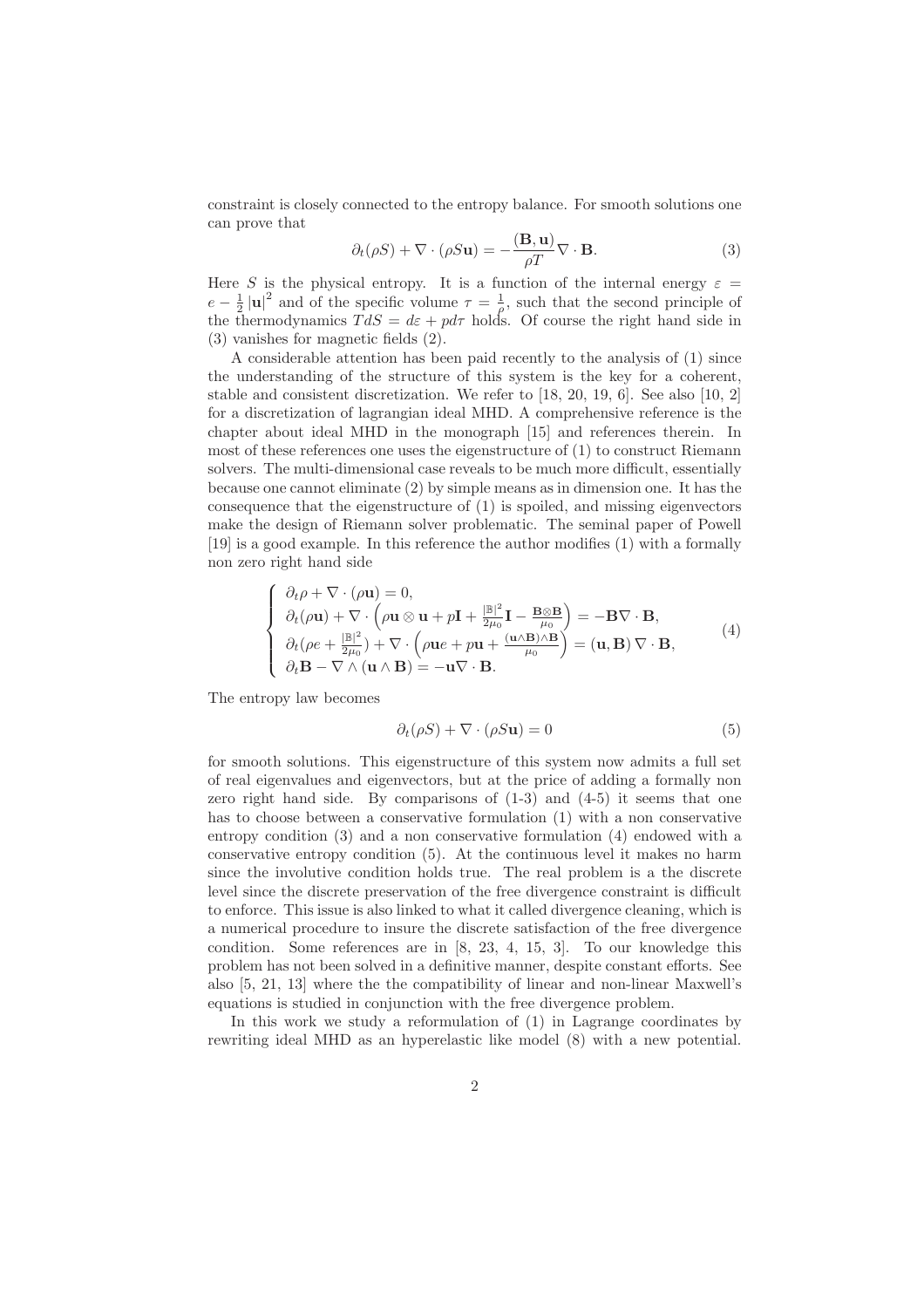This new formulation sheds new light on a principle that was proposed by Godunov [11, 12] about the advantage of having a common formulation of both ideal MHD and elasticity. In the classical presentation [15], ideal MHD and hyperelastic models are close but they are fundamentally different. With the formulation proposed in this work, they share the same potential formulation: only the potential changes. The price is to enlarge the size of the system (1) by incorporating the gradient of deformation in the unknowns. The main result of this work will be a proof that the satisfaction of the entropy criterion is true for the conservative lagrangian formulation without any condition on the free divergence of the magnetic field. This is stated in theorem 6. It shows a fundamental difference between lagrangian formulations of ideal MHD and eulerian formulations.

The notations used in this work are standard. However we recall them to have a coherent set of notations for tensors. The gradient of a vectorial

function 
$$
\mathbf{E} = \begin{pmatrix} E_1 \\ E_2 \\ E_3 \end{pmatrix}
$$
 is  $\nabla \mathbf{E} = \begin{pmatrix} \partial_{x_1} E_1 & \partial_{x_2} E_1 & \partial_{x_3} E_1 \\ \partial_{x_1} E_2 & \partial_{x_2} E_2 & \partial_{x_3} E_2 \\ \partial_{x_1} E_3 & \partial_{x_2} E_3 & \partial_{x_3} E_3 \end{pmatrix}$ . The curl of **E** is  
\n
$$
\nabla \wedge \mathbf{E} = \begin{pmatrix} \partial_{x_2} E_3 - \partial_{x_3} E_2 \\ -\partial_{x_3} E_1 + \partial_{x_1} E_3 \\ \partial_{x_1} E_2 - \partial_{x_2} E_1 \end{pmatrix}
$$
. The divergence of **E** is noted  $\nabla \cdot \mathbf{E}^t = \partial_{x_1} E_1 + \partial_{x_2} E_2$ 

 $\partial_{x_2} E_2 + \partial_{x_3} E_3 = \text{tr}(\nabla \mathbf{E})$ . The notation  $\nabla \cdot \mathbf{E}^t$  is for the sake of compatibility with the divergence of a matrix that will be introduced below. So the free divergence condition for **B** will now be written  $\nabla \cdot \mathbf{B}^t = 0$ . The contraction of two tensors (matrices),  $\mathbf{M} = (m_{ij})$  and  $\mathbf{N} = (n_{ij})$ , is  $\mathbf{M} = \sum_{i,j} m_{ij} n_{ij}$ .  $\sqrt{ }$  $D_1E_1$   $D_2E_1$   $D_3E_1$  $\setminus$ 

The tensor product of vectors **D** and **E** is  $\mathbf{D} \otimes \mathbf{E} =$  $\mathcal{L}$  $D_1E_2$   $D_2E_2$   $D_3E_2$  $D_1E_3$   $D_2E_3$   $D_3E_3$  $\cdot$ 

The product of vectors is  $\mathbf{D} \wedge \mathbf{E} =$  $\sqrt{ }$  $\mathcal{L}$  $D_2E_3 - D_3E_2$  $D_3E_1 - D_1E_3$  $D_1E_2 - D_2E_1$  $\setminus$ . As a consequence

 $\nabla \wedge (\mathbf{D} \wedge \mathbf{E}) = \nabla \cdot (\mathbf{E} \otimes \mathbf{D} - \mathbf{D} \otimes \mathbf{E}).$  Since  $\nabla \cdot (\mathbf{D} \otimes \mathbf{E}) = (\nabla \cdot \mathbf{D}^t) \mathbf{E} + (\nabla \mathbf{E}) \mathbf{D},$ the magnetic equation can be rewritten as

$$
\partial_t \mathbf{B} + (\nabla \mathbf{B}) \mathbf{u} = (\nabla \cdot \mathbf{B}^t) \mathbf{u} + (\nabla \mathbf{u}) \mathbf{B} - (\nabla \cdot \mathbf{u}^t) \mathbf{B}
$$

from which we deduce the classical relation

$$
D_t \mathbf{B} = (\nabla \mathbf{u}) \mathbf{B} - (\nabla \cdot \mathbf{u}^t) \mathbf{B}, \qquad D_t = \partial_t + \mathbf{u} \cdot \nabla,
$$
 (6)

since B is divergence free. The physical interpretation is that the material derivative of the magnetic field does not depend on the spatial derivative of the magnetic field. The notation  $M^{-t}$  stands for the inverse of the transpose of M, that is  $M^{-t} = (M^{-1})^t$ .

The plan of this work is as follows. We will begin by rewriting ideal MHD like an hyperelastic model (8) with a new potential. The hyperbolicity will be established starting from (8). Then we will establish a non-conventional eulerian formulation of ideal MHD. We will conclude by some numerical perspectives.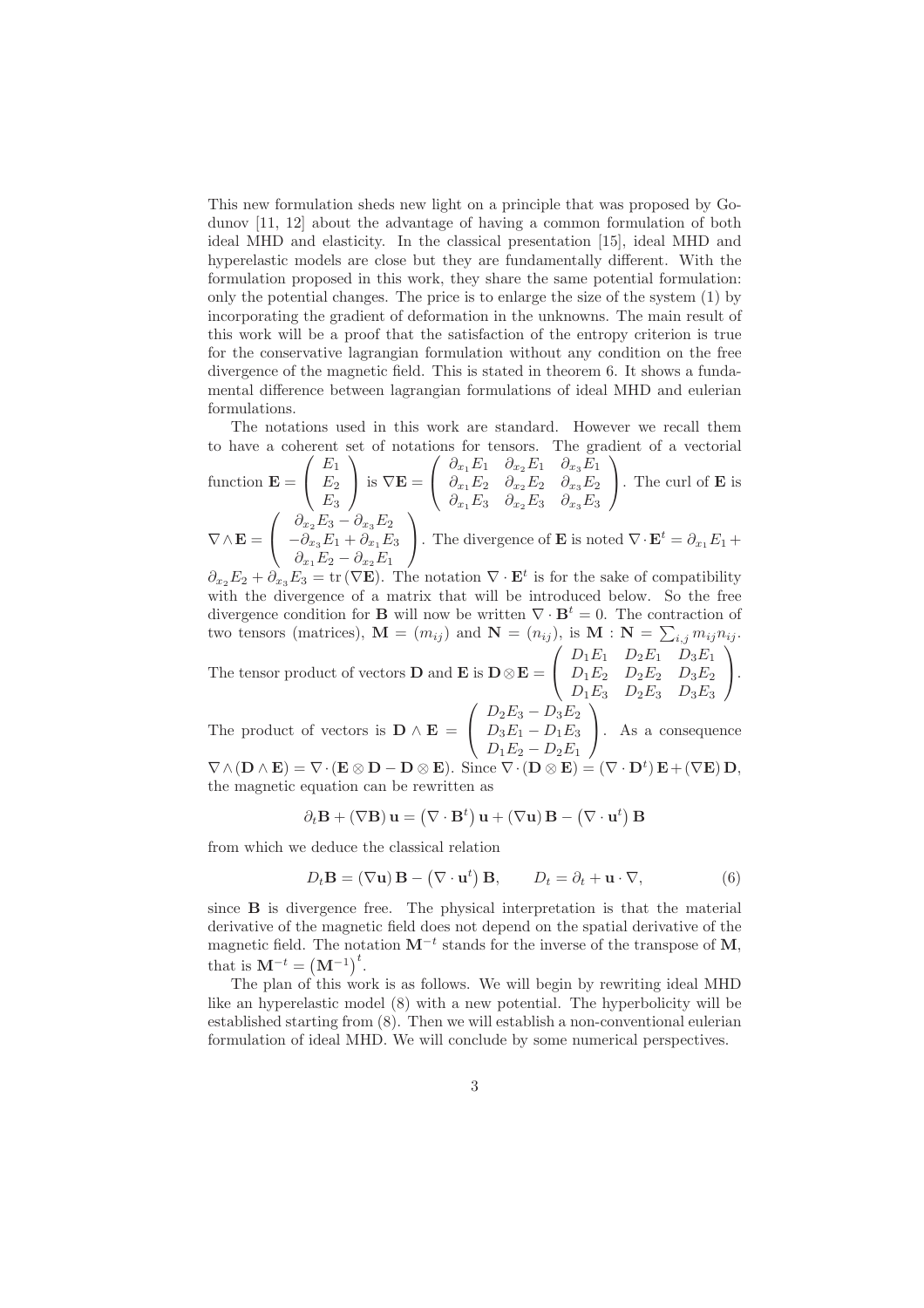#### 2 Lagrangian potential ideal MHD

We will make a parallel between the structure of ideal MHD and the structure of hyperelastic models. Using the Lagrange variable  $X$  which is defined by the Lagrange-Euler transformation

$$
\mathbf{x}'(t) = \mathbf{u}, \qquad \mathbf{x}(0) = \mathbf{X}, \tag{7}
$$

an hyperelastic model for compressible isotropic hyperelasticity writes

$$
\begin{cases}\nD_t \rho_0 = 0, \\
D_t \mathbf{F} = \nabla_{\mathbf{X}} \mathbf{u}, \\
D_t (\rho_0 \mathbf{u}) = \nabla_{\mathbf{X}} \cdot (\rho_0 \nabla_{\mathbf{F}} \varphi), \\
D_t (\rho_0 e) = \nabla_{\mathbf{X}} \cdot (\rho_0 \mathbf{u}^t \nabla_{\mathbf{F}} \varphi).\n\end{cases}
$$
\n(8)

The initial density is  $\rho_0$ . The notation  $D_t$  represents the material derivative, which is also the partial derivative with time is we consider that  $X$  is frozen. That is  $D_t = \partial_t + \mathbf{u} \cdot \nabla = \partial_t | \mathbf{x}$ . The function  $\mathbf{F} \mapsto \varphi(\mathbf{F},S;\rho_0)$  is a potential and  $S$  is the entropy of the system. Another equation of the hyperelastic model is  $\varphi(\mathbf{F}, S, \rho_0) = e - \frac{1}{2} |\mathbf{u}|^2$  which means that  $\varphi(\mathbf{F}, S)$  is the internal energy. The theory of hyperelastic models is developed for example in the recent work [22] and references therein. See also the monograph [7]. Based an invariance considerations, (8) must compatible with the group of rotations which means that

$$
\varphi(\mathbf{F}, S, \rho_0) = \psi(i_1, i_2, i_3, S, \rho_0)
$$
\n(9)

where  $i_p$  is the invariant of degree p of the Finger Cauchy-Green tensor C, that is

$$
i_1 = \lambda_1 + \lambda_2 + \lambda_3, \ i_2 = \lambda_1 \lambda_2 + \lambda_2 \lambda_3 + \lambda_3 \lambda_2, \ i_3 = \lambda_1 \lambda_2 \lambda_3
$$

where the  $\lambda_j$  are the eigenvalues of  $\mathbf{C} = \mathbf{F}^t \mathbf{F}$ . The force that acts on the right hand side of the impulse equation is the first Piola-Kirkhhoff tensor

$$
\sigma^{CG} = \rho_0 \nabla_{\mathbf{F}} \varphi.
$$
\n(10)

We now use this formalism and first rewrite (1) using the Lagrange variable **X**.

Proposition 1. *For all vector fields* G*, one has the formula*

$$
J\nabla_{\mathbf{x}} \cdot \mathbf{G}^t = \nabla_{\mathbf{X}} \cdot (\mathbf{G}^t \text{cof}(\mathbf{F})) \tag{11}
$$

*where*  $J = det(\mathbf{F})$  *and cof*( $\mathbf{F}$ ) *is the comatrix, that is the matrix of the cofactors.* 

This Piola formula is true in the weak sense [7] in all dimension.  $\Box$ 

It is immediate to show that the impulse and energy equations in (1) can be rewritten as

$$
\begin{cases}\n\rho D_t \mathbf{u} = -\nabla_{\mathbf{x}} \cdot \left( p\mathbf{I} + \frac{|\mathbb{B}|^2}{2\mu_0} \mathbf{I} - \frac{\mathbf{B} \otimes \mathbf{B}}{\mu_0} \right), \\
\rho D_t \left( e + \frac{|\mathbb{B}|^2}{2\mu_0 \rho} \right) = -\nabla_{\mathbf{x}} \cdot \left( \mathbf{u}^t \left( p\mathbf{I} + \frac{|\mathbb{B}|^2}{2\mu_0} \mathbf{I} - \frac{\mathbf{B} \otimes \mathbf{B}}{\mu_0} \right) \right).\n\end{cases} (12)
$$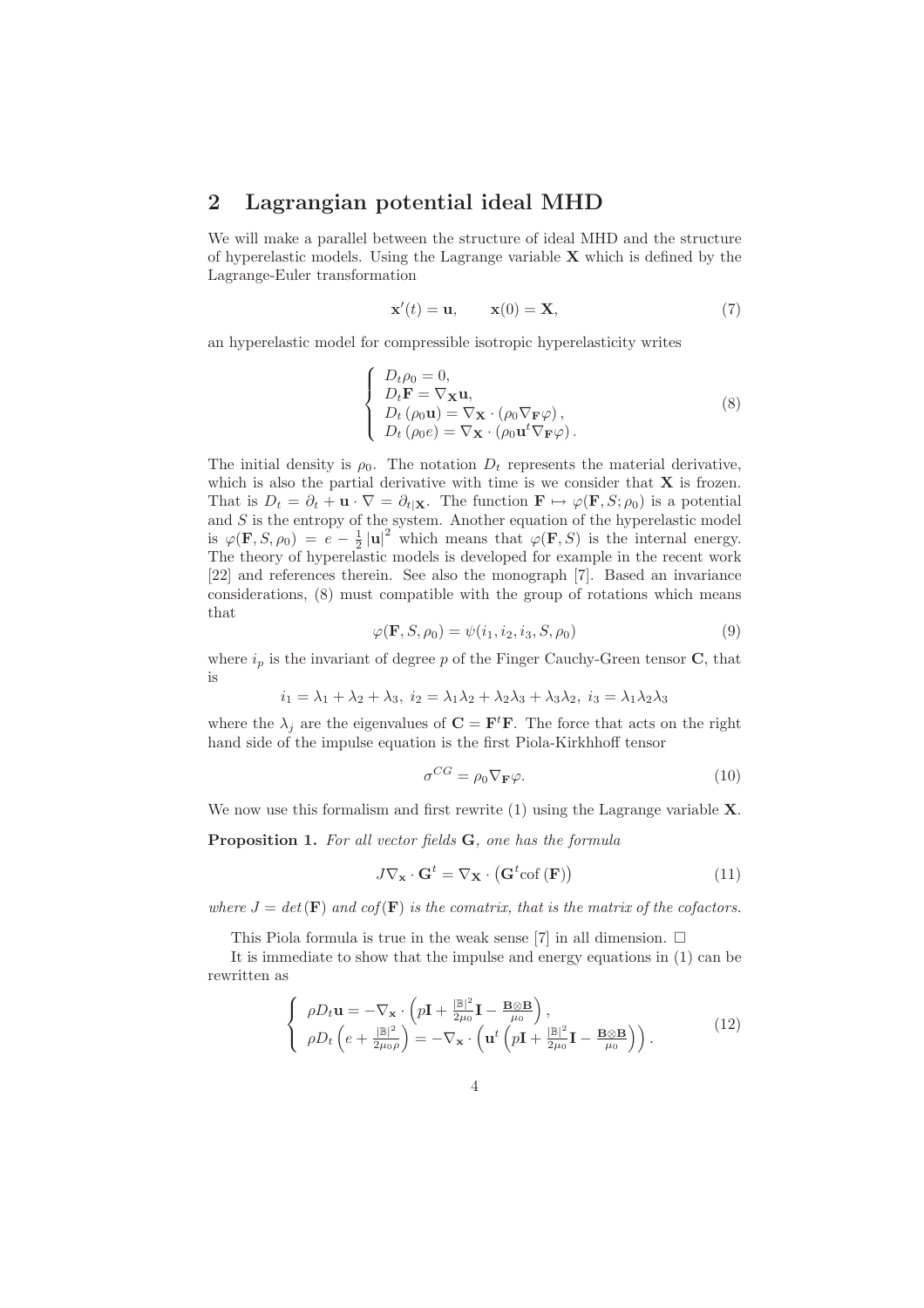Multiplying by  $J = \det(\mathbf{F}) = \frac{\rho_0}{\rho}$ , one gets the equations in the Lagrange frame

$$
\begin{cases}\nD_t(\rho_0 \mathbf{u}) = -\nabla_{\mathbf{X}} \cdot \left( \left( p\mathbf{I} + \frac{\|\mathbb{B}\|^2}{2\mu_0} \mathbf{I} - \frac{\mathbf{B} \otimes \mathbf{B}}{\mu_0} \right) \text{cof} \left( \mathbf{F} \right) \right), \\
D_t \left( \rho_0 e + \rho_0 \frac{\|\mathbb{B}\|^2}{2\mu_0 \rho} \right) = -\nabla_{\mathbf{X}} \cdot \left( \mathbf{u}^t \left( p\mathbf{I} + \frac{\|\mathbb{B}\|^2}{2\mu_0} \mathbf{I} - \frac{\mathbf{B} \otimes \mathbf{B}}{\mu_0} \right) \text{cof} \left( \mathbf{F} \right) \right).\n\end{cases} (13)
$$

In principle we could apply the same method for the magnetic field B in (1). We will not do that. Instead we remark that **B** is divergence free in the **x** frame. The application of formula (11) to  $\nabla_{\mathbf{x}} \cdot \mathbf{B}^{t} = 0$  yields

$$
\nabla_{\mathbf{X}} \cdot \left( \mathbf{B}^t \operatorname{cof} \left( \mathbf{F} \right) \right) = 0
$$

which shows that this vector satisfies an involutive relation in the **X** frame. Actually this equation is the simplest one.

Proposition 2. *One has the relation*

$$
D_t\left(\operatorname{cof}\left(\mathbf{F}\right)^{\mathrm{t}}\mathbf{B}\right) = 0.\tag{14}
$$

From the identity  $\mathbf{F}^t$ cof  $(\mathbf{F}) = \det(\mathbf{F}) \mathbf{I}$ , one obtains

$$
D_t \text{cof}(\mathbf{F}) = D_t \left( \det(\mathbf{F}) \right) \mathbf{F}^{-t} - \mathbf{F}^{-t} D_t \mathbf{F}^t \text{cof}(\mathbf{F}).
$$

Since  $\nabla_{\mathbf{F}} \det(\mathbf{F}) = \text{cof}(\mathbf{F})$  then we obtain the formula

$$
D_t \text{cof}(\mathbf{F}) = (\text{cof}(\mathbf{F}) : D_t \mathbf{F}) \mathbf{F}^{-t} - \mathbf{F}^{-t} D_t \mathbf{F}^t \text{cof}(\mathbf{F}).
$$

At this point we use (6) and obtain the derivative of the product  $\mathbf{B}^t$  cof (F)

$$
D_t (\mathbf{B}^t \text{cof}(\mathbf{F})) = D_t \mathbf{B}^t \text{cof}(\mathbf{F}) + \mathbf{B}^t D_t \text{cof}(\mathbf{F})
$$
  
\n
$$
= ((\nabla_{\mathbf{x}} \mathbf{u}) \mathbf{B} - (\nabla_{\mathbf{x}} \cdot \mathbf{u}) \mathbf{B})^t \text{cof}(\mathbf{F})
$$
  
\n
$$
+ \mathbf{B}^t ((\text{cof}(\mathbf{F}) : D_t \mathbf{F}) \mathbf{F}^{-t} - \mathbf{F}^{-t} D_t \mathbf{F}^t \text{cof}(\mathbf{F}))
$$
  
\n
$$
= \mathbf{B}^t (\nabla_{\mathbf{x}} \mathbf{u}^t - \mathbf{F}^{-t} \nabla_{\mathbf{x}} \mathbf{u}^t) \text{cof}(\mathbf{F}) \quad (= A_1)
$$
  
\n
$$
+ \mathbf{B}^t \mathbf{F}^{-t} (\text{cof}(\mathbf{F}) : \nabla_{\mathbf{x}} \mathbf{u} - \mathbf{F}^t \text{cof}(\mathbf{F}) \nabla_{\mathbf{x}} \cdot \mathbf{u}) \quad (= A_2).
$$

The first term  $A_1$  on the right hand side is a matrix applied to  $\mathbf{B}^t$ . This matrix is actually zero since by application of the chain rule

$$
\nabla_{\mathbf{x}} \mathbf{u} = \nabla_{\mathbf{X}} \mathbf{u} \nabla_{\mathbf{x}} \mathbf{X} = \nabla_{\mathbf{X}} \mathbf{u} \mathbf{F}^{-1} \Longrightarrow \nabla_{\mathbf{x}} \mathbf{u}^{t} - \mathbf{F}^{-t} \nabla_{\mathbf{X}} \mathbf{u}^{t} = 0
$$

So  $A_1 = 0$ .

The second term  $A_2$  contains the contribution  $\mathbf{F}^t$ cof  $(\mathbf{F}) \nabla_{\mathbf{x}} \cdot \mathbf{u} = \det(\mathbf{F}) \nabla_{\mathbf{x}} \cdot$ u. The other part is

$$
\mathrm{cof}\left(\mathbf{F}\right):\nabla_{\mathbf{X}}\mathbf{u}=\mathrm{det}\left(\mathbf{F}\right)\mathbf{F}^{-t}:\nabla_{\mathbf{X}}\mathbf{u}=\mathrm{det}\left(\mathbf{F}\right)\nabla_{\mathbf{x}}\mathbf{X}^{t}:\nabla_{\mathbf{X}}\mathbf{u}=\mathrm{det}\left(\mathbf{F}\right)\nabla_{\mathbf{x}}\cdot\mathbf{u}.
$$

Since they subtract to each other then  $A_2 = 0$ . It finishes the proof of the claim.  $\Box$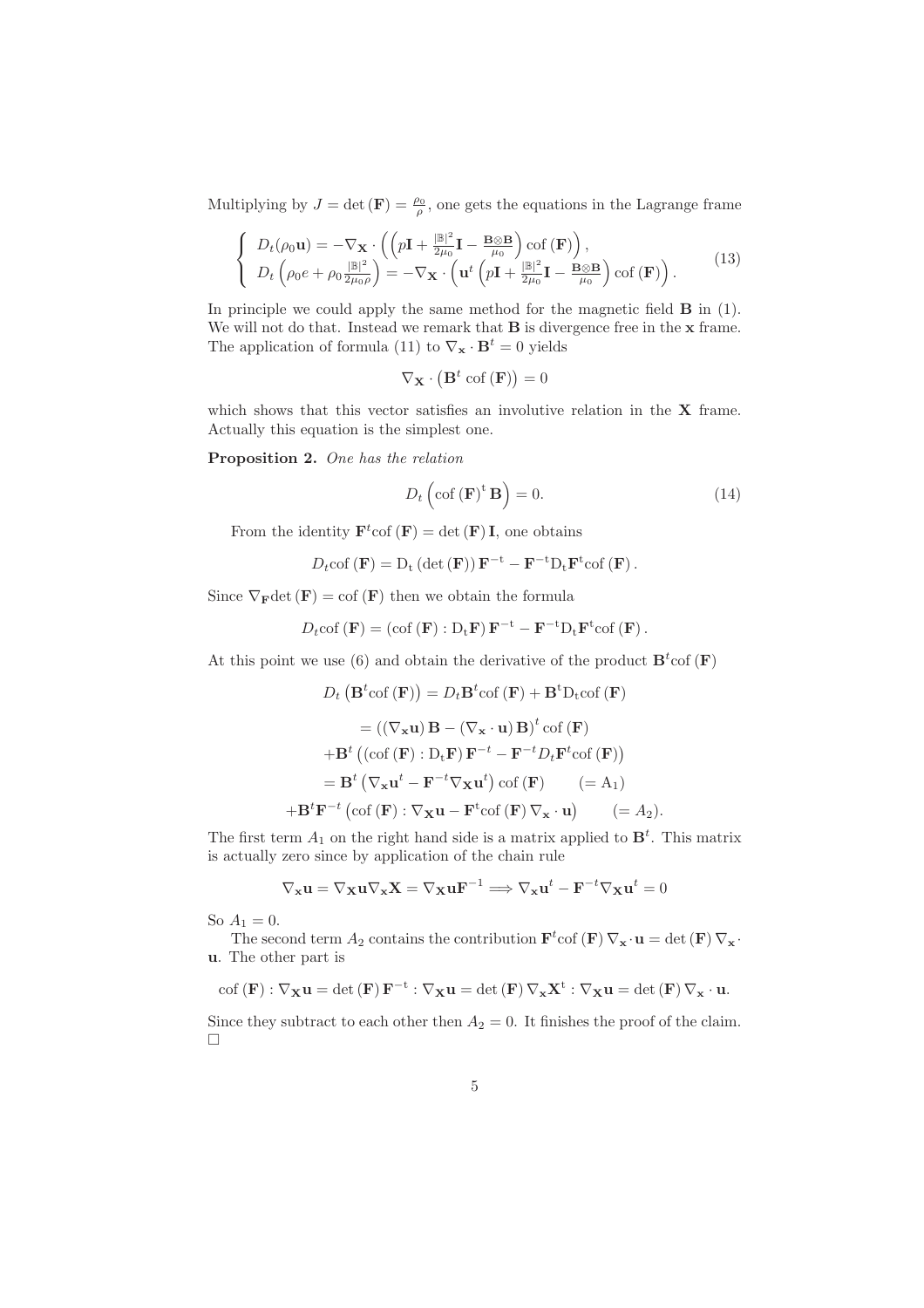Remark 3. *A simple interpretation of the conservation law (14) is possible.* Let us consider the integration of  $(14)$  on a generic surface  $S_{\mathbf{X}}$ , not necessarily *closed. Then*

$$
0 = D_t \int_{S_{\mathbf{X}}} \operatorname{cof} \left( \mathbf{F} \right)^{\mathrm{t}} \mathbf{B} \cdot \mathbf{n}_{\mathbf{X}} d\sigma_{\mathbf{X}} = D_t \int_{S_{\mathbf{X}}} \mathbf{B} \cdot \operatorname{cof} \left( \mathbf{F} \right) \mathbf{n}_{\mathbf{X}} d\sigma_{\mathbf{X}}.
$$

Let us integrate this relation between  $t = 0$  and  $t = T > 0$ . At  $t = 0$  cof  $(\mathbf{F}) = \mathbf{I}$ . *One has the well known equality* cof  $(\mathbf{F}) \mathbf{n}_{\mathbf{X}} d\sigma_{\mathbf{X}} = \mathbf{n}_{\mathbf{x}} d\sigma_{\mathbf{x}}$ *, see [7]. So we find out the equality*

$$
\int_{S_{\mathbf{x}}(T)} \mathbf{B} \cdot \mathbf{n} d\sigma = \int_{S_{\mathbf{x}}(0)} \mathbf{B} \cdot \mathbf{n} d\sigma \tag{15}
$$

*where we have used simplified notations. That is: the magnetic flux is constant through a lagrangian surface. This is the classical frozen law [16]. Notice also that writing (15) for all lagrangian surface*  $S_{\mathbf{x}}(0)$  *gives back (14). Therefore (14) and (15) are two different formulations of the frozen law.*

It is convenient to introduce a new vector

$$
\mathbf{C} = \operatorname{cof} \left( \mathbf{F} \right)^{\operatorname{t}} \mathbf{B} \tag{16}
$$

such that the equation (14) rewrites as  $D<sub>t</sub>$ C = 0. Since C is now constant in time, then the magnetic field is a simple function of C and of the deformation gradient F

$$
\mathbf{B} = \text{cof}(\mathbf{F})^{-t}\mathbf{C} = \frac{\mathbf{FC}}{\det(\mathbf{F})}.
$$
 (17)

In view of the hyperelastic formulation (8) it is natural to introduce potential

$$
\varphi^{M}\left(\mathbf{F}, S, \rho_{0}, \mathbf{C}\right) = \varepsilon_{g} \left( \frac{\det\left(\mathbf{F}\right)}{\rho_{0}}, S\right) + \frac{|\mathbf{FC}|^{2}}{2\rho_{0}\mu_{0} \det\left(\mathbf{F}\right)},\tag{18}
$$

which is also equal to the total energy minus the kinetic energy. The superscript  $^M$  is here to indicate the magnetic nature of the potential. The specific volume is  $\tau = \frac{1}{\rho} = \rho_0 \det(\mathbf{F})$ . With this notation  $\varepsilon_g \left( \frac{\det(\mathbf{F})}{\rho_0} \right)$  $\left( \frac{f(\mathbf{F})}{\rho_0}, S \right) = \varepsilon_g \left( \tau, S \right)$  which means that this part of the potential is the classical internal energy for a gas. One can assume a perfect gas internal energy law

$$
\varepsilon_g(\tau, S) = \frac{e^S}{\tau^{\gamma - 1}}.
$$

It is also natural to define the magnetic Piola-Kirkhhoff stress tensor with the same formula as in (10), that is

$$
\sigma^M = \rho_0 \nabla_{\mathbf{F}} \varphi^M. \tag{19}
$$

Proposition 4. *One has the expression*

$$
\sigma^{M} = -\left(p\mathbf{I} + \frac{|\mathbb{B}|^{2}}{2\mu_{0}}\mathbf{I} - \frac{\mathbf{B} \otimes \mathbf{B}}{\mu_{0}}\right) \text{cof}(\mathbf{F}). \tag{20}
$$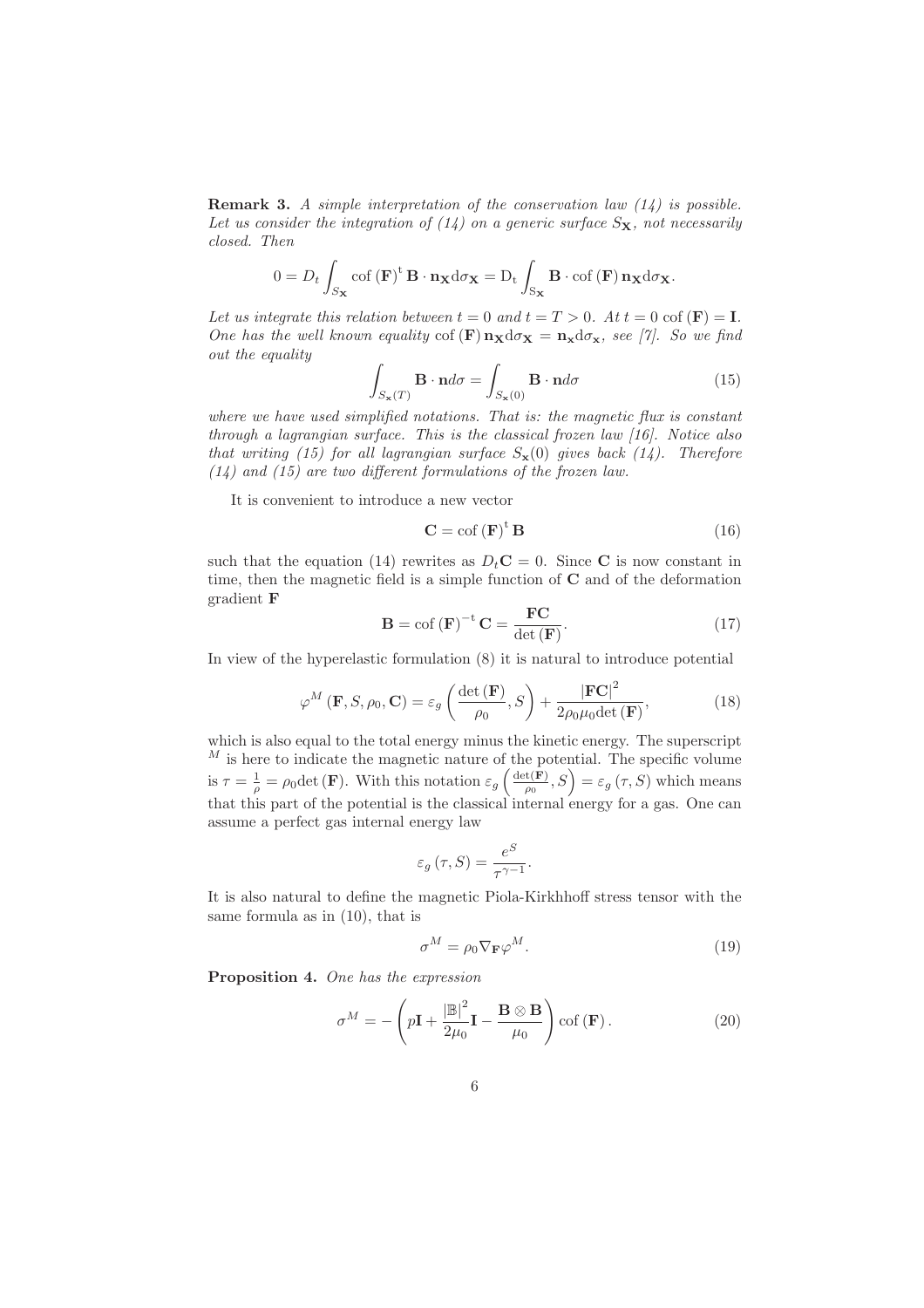Let us compute the differential  $d\varphi^M$  with respect to **F**. To perform this calculation we rely on two formulas. The first formula is  $d(\det(\mathbf{F})) = \text{cof}(\mathbf{F})$ : d**F**. The second one is  $d\frac{|\mathbf{FC}|^2}{2} = (\mathbf{FC}, d\mathbf{FC}) = (\mathbf{FC} \otimes \mathbf{C}) : d\mathbf{F}$ . Therefore

$$
d\varphi^M = \left(\frac{1}{\rho_0} \partial_\tau \varepsilon_g - \frac{|\mathbf{FC}|^2}{2\rho_0 \mu_0 \det(\mathbf{F})^2}\right) \operatorname{cof}(\mathbf{F}) : \mathrm{d}\mathbf{F} + \frac{1}{\rho_0 \mu_0 \det(\mathbf{F})} (\mathbf{FC} \otimes \mathbf{C}) : \mathrm{d}\mathbf{F}.
$$

The magnetic tensor (19) is also

$$
\sigma^{M} = \left(\partial_{\tau}\varepsilon_{g} - \frac{|\mathbf{FC}|^{2}}{2\mu_{0}\det(\mathbf{F})^{2}}\right) \cot(\mathbf{F}) + \frac{1}{\mu_{0}\det(\mathbf{F})} (\mathbf{FC} \otimes \mathbf{C})
$$

$$
= \left(\left(\partial_{\tau}\varepsilon_{g} - \frac{|\mathbf{FC}|^{2}}{2\mu_{0}\det(\mathbf{F})^{2}}\right)\mathbf{I} + \frac{1}{\mu_{0}\det(\mathbf{F})^{2}} (\mathbf{FC} \otimes \mathbf{C})\mathbf{F}\right) \cot(\mathbf{F})
$$

$$
= \left(\left(\partial_{\tau}\varepsilon_{g} - \frac{|\mathbf{FC}|^{2}}{2\mu_{0}\det(\mathbf{F})^{2}}\right)\mathbf{I} + \frac{1}{\mu_{0}\det(\mathbf{F})^{2}} (\mathbf{FC} \otimes \mathbf{FC})\right) \cot(\mathbf{F}).
$$

Then we use the second principle of thermodynamics  $TdS = d\varepsilon_q + pd\tau$  to get that  $\partial_{\tau} \varepsilon_g = -p$ . And finally we replace **FC** by det (**F**) **B** everywhere to finish the proof.

Therefore one has the lemma.

Lemma 5. *The lagrangian form of ideal MHD can be recast as a potential system of equation*

$$
\begin{cases}\nD_t \rho_0 = 0, \\
D_t \mathbf{C} = 0, \\
D_t \mathbf{F} = \nabla_{\mathbf{X}} \mathbf{u}, \\
D_t (\rho_0 \mathbf{u}) = \nabla_{\mathbf{X}} \cdot (\rho_0 \nabla_{\mathbf{F}} \varphi^M), \\
D_t (\rho_0 e) = \nabla_{\mathbf{X}} \cdot (\rho_0 \mathbf{u}^t \nabla_{\mathbf{F}} \varphi^M).\n\end{cases}
$$
\n(21)

Up to the new variable C and the definition of the magnetic potential  $\varphi^M$ , the structure of this system is very close to the structure of the hyperelastic model.

### 3 Hyperbolicity of lagrangian ideal MHD

The hyperbolic properties of the model (21) is related to symetrization of this system and to the entropy property.

**Theorem 6.** *Assume*  $\partial_S \varphi_g \neq 0$  *and*  $\rho_0 > 0$ *. One has the entropy property* 

$$
D_t S = 0 \tag{22}
$$

*for smooth solutions to (21), without any free divergence constraint.*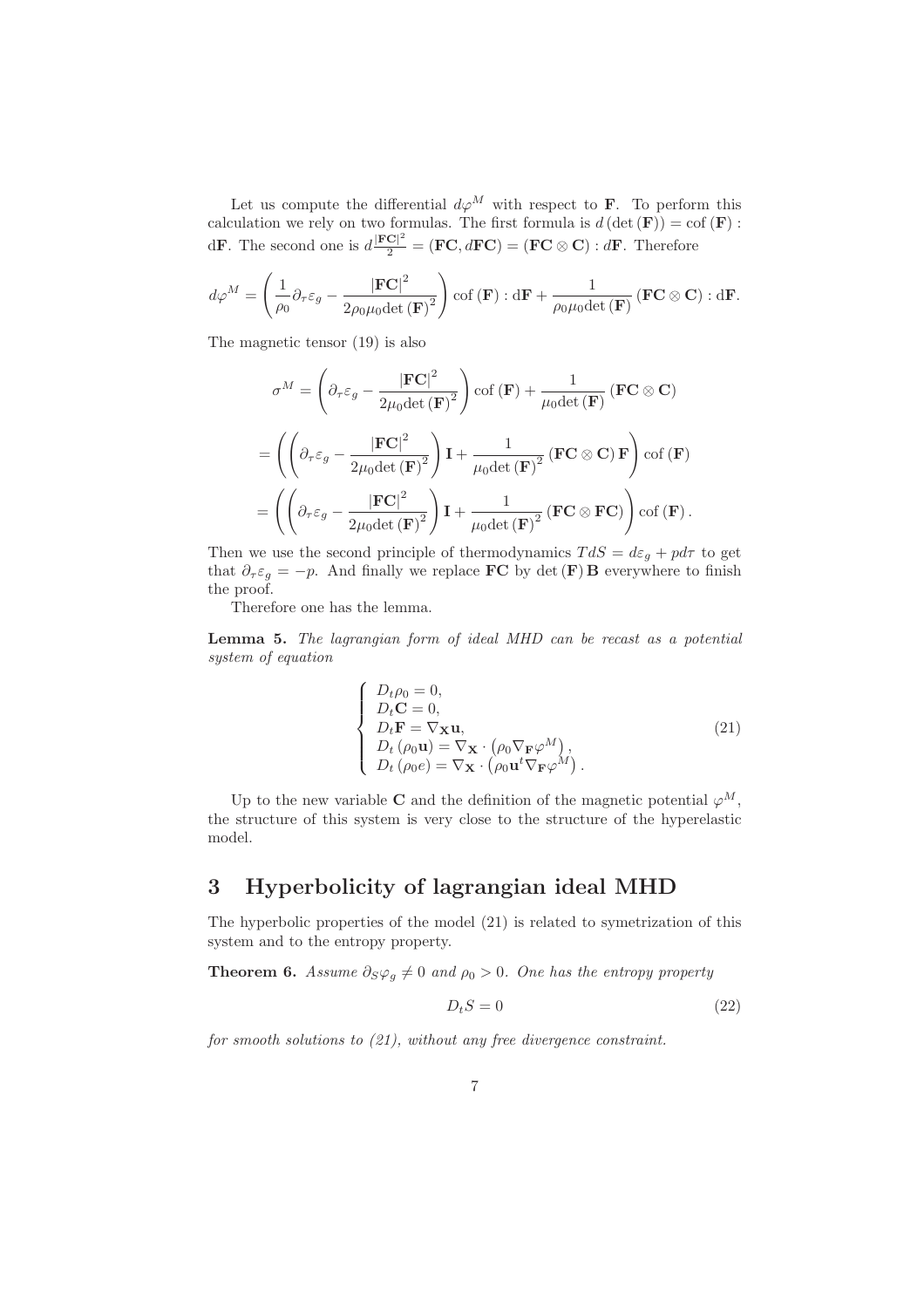It is a well known property of hyperelastic models: for the completeness of this work we redo the proof. Since  $\varphi(\mathbf{F}, S, \rho_0, \mathbf{C}) = e - \frac{1}{2} |\mathbf{u}|^2$  then one has

$$
\rho_0 \nabla_{\mathbf{F}} \varphi^M : D_t \mathbf{F} + \rho_0 \partial_S \varphi_g D_t S = D_t(\rho_0 e) - \mathbf{u} \cdot D_t(\rho_0 \mathbf{u})
$$

so

$$
\rho_0 \partial_S \varphi_g D_t S = \nabla_{\mathbf{X}} \cdot (\rho_0 \mathbf{u}^t \nabla_{\mathbf{F}} \varphi^M) - \mathbf{u} \cdot \nabla_{\mathbf{X}} \cdot (\rho_0 \nabla_{\mathbf{F}} \varphi^M) - \rho_0 \nabla_{\mathbf{F}} \varphi^M : \nabla_{\mathbf{X}} \mathbf{u} = 0.
$$

With the hypotheses  $\rho_0 \partial_S \varphi_g \neq 0$  the proof is finished.  $\Box$ 

What is surprising is that the entropy property  $(22)$  can be checked without using the free divergence property of the magnetic property. It is the combined use of the deformation gradient and the new variable C which is the reason. Of course if one desires to have a correct definition of the Euler-Lagrange correspondence then the involutive equations for the deformation gradient must be used. But as far as one wants to write everything in the Lagrange variable the involutive constraint on the magnetic field can be forgotten. It makes a fundamental difference with the eulerian formulations (1) and (4).

The entropy property implies the hyperbolicity provided the entropy functional is strictly convex. For hyperelasticity it is well known that the entropy is only polyconvex. For (21) the entropy cannot be strictly convex with respect to F. It is sufficient to have a look to (18) to understand that the convexity of  $\varphi^M$  with respect to **F** is restricted to 4 independent quantities which are det (**F**) and the 3 components of FC. Instead we study the acoustic magnetic tensor  $\mathbf{A}^{M}(\mathbf{n}) = (a_{ij}^{M}(\mathbf{n}))_{1 \leq i,j \leq 3} = (\mathbf{A}^{M}(\mathbf{n}))^{t}$  in the direction  $\mathbf{n} = (n_{1}, n_{2}, n_{3}) \in \mathbb{R}^{3}$ which is an immediate generalization of the acoustic tensor for hyperelastic models

$$
a_{ij}^M(\mathbf{n}) = \sum_{1 \le k,l \le 3} n_k n_l \frac{\partial^2 \varphi^M}{\partial F_{il} \partial F_{jk}} = a_{ji}^M(\mathbf{n}).\tag{23}
$$

**Theorem 7.** *Assume*  $\partial_S \varphi_g \neq 0$  *and*  $\rho_0 > 0$ *. The system (21) is hyperbolic in* direction  $\mathbf{n} = (n_1, n_2, n_3) \in \mathbb{R}^3$  if and only if the acoustic magnetic tensor is *such that*

$$
\mathbf{A}^{M}(\mathbf{n}) > 0. \tag{24}
$$

A detailed proof in the context of hyperelastic models may be found in [14]. See also [7] but without proof. In our case the proof proceeds as follows. The hyperbolicity can be studied using any quasilinear reformulation of the system (24). Since the entropy property (22) holds true unconditionally (that is without the use of a free divergence property) then

$$
\left\{ \begin{array}{l} D_t \rho_0 = 0,\\ D_t \mathbf{C} = 0,\\ D_t \mathbf{F} = \nabla_{\mathbf{X}} \mathbf{u},\\ \rho_0 D_t \mathbf{u} = \nabla_{\mathbf{X}} \cdot \left( \rho_0 \nabla_{\mathbf{F}} \varphi^M \right),\\ D_t S = 0, \end{array} \right.
$$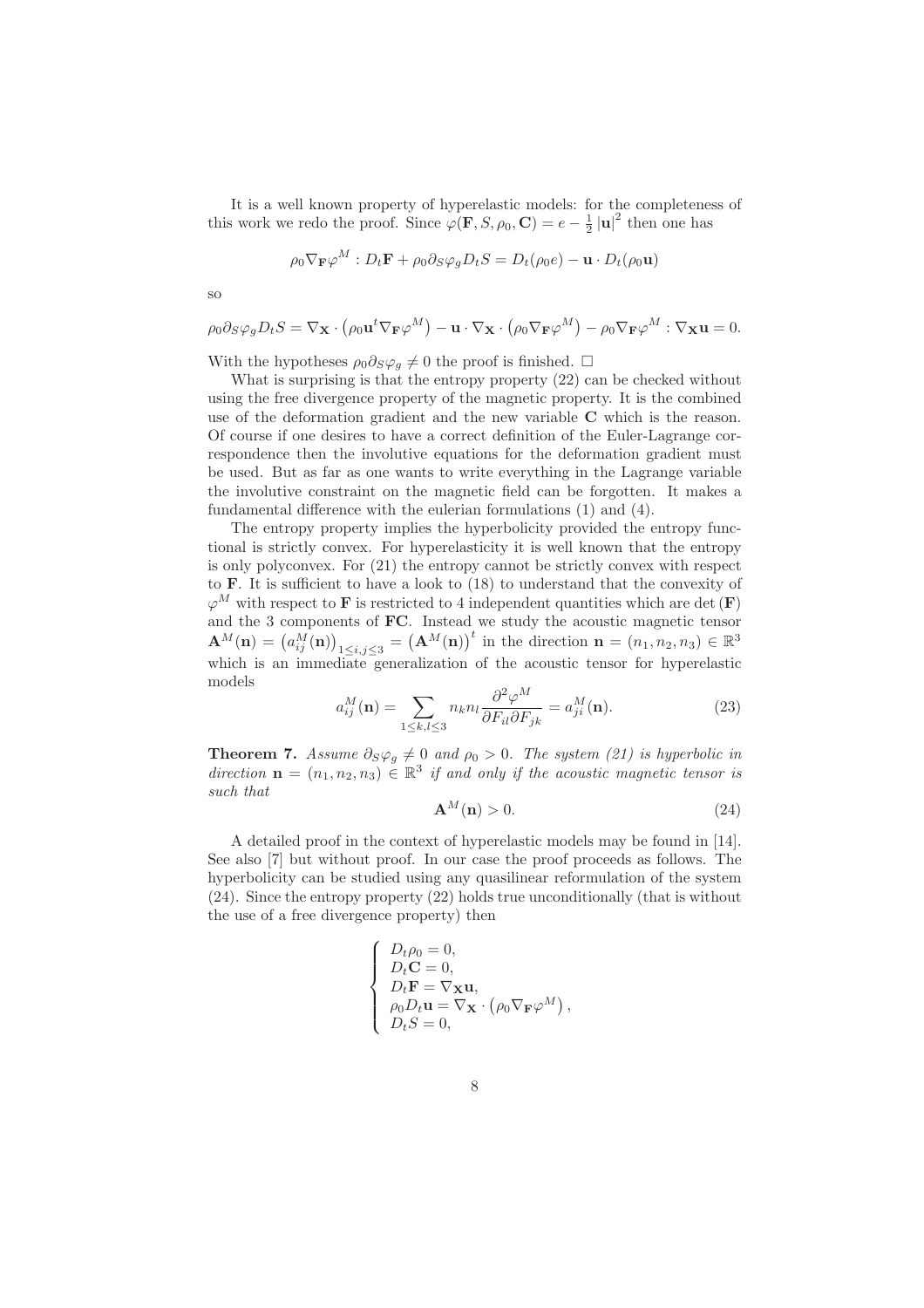is a quasilinear reformulation of (22). So (22) is hyperbolic in direction n if and only if the system

$$
\left\{\begin{array}{l} D_t\rho_0=0,\\ D_t\mathbf{C}=0,\\ D_rS=0,\\ D_tF_{ij}=\partial_{\mathbf{X}_j}u_i,\\ D_tu_i=\sum_j\frac{\partial^2\varphi^M}{\partial F_{ij}\partial F_{kl}}\partial_{\mathbf{X}_j}F_{kl}+\frac{\nabla_{\mathbf{F}}\varphi^M}{\rho_0}\nabla\rho_0+\nabla_{\mathbf{F}}\partial_S\varphi^M\nabla S,\end{array}\right.
$$

is hyperbolic in direction n. We define two matrices

$$
M_1 = (\delta_{ik}\delta_{jl}n_l)_{1 \le i,j \le 3, 1 \le k \le 3} \in \mathbb{R}^{9 \times 3}
$$

and

$$
M_2 = \left(\sum_k \sum_l \frac{\partial^2 \varphi^M}{\partial F_{ij} \partial F_{kl}} n_j \right)_{1 \le i \le 3, 1 \le k, l \le 3} \in \mathbb{R}^{3 \times 9}.
$$

Then eigenvalue problem that we need to study writes

$$
Q\left(\begin{array}{c}\n\overline{p_0} \\
\overline{S} \\
\overline{\mathbf{F}} \\
\overline{\mathbf{u}}\n\end{array}\right) = \lambda \left(\begin{array}{c}\n\overline{p_0} \\
\overline{S} \\
\overline{\mathbf{F}} \\
\overline{\mathbf{u}}\n\end{array}\right), \quad Q = \left(\begin{array}{cccccc}\n0 & 0 & 0 & 0 \\
0 & 0 & 0 & 0 \\
\hline\n0 & 0 & 0 & M_1 \\
\alpha & \beta & M_2 & 0\n\end{array}\right) \in \mathbb{R}^{14}, \quad \alpha, \beta \in \mathbb{R}^3.
$$
\n(25)

The exact value of  $\alpha, \beta \in \mathbb{R}$  have no influence. The system (22) is hyperbolic if and only if this matrix admits a complete set of real eigenvectors and real eigenvalues. Non zero eigenvalues  $\lambda \neq 0$  are such that  $M_2M_1\overline{u} = \lambda^2 \rho_0^2 \overline{u}$  that is

$$
\sum_{j} \left( \sum_{1 \leq k, l \leq 3} n_k n_l \frac{\partial^2 \varphi^M}{\partial F_{il} \partial F_{jk}} \right) u_j = \lambda^2 u_i \Longleftrightarrow A^M(\mathbf{n}) \overline{\mathbf{u}} = \lambda^2 \overline{\mathbf{u}}.
$$
 (26)

 $\bullet$  Assume that all eigenvalues  $\mu_i > 0$  for  $1 \leq i \leq 3$  of the acoustic tensor  $A^M$ are positive. Then  $\lambda = \pm \sqrt{\mu_i}$  corresponds to 6 a non zero eigenvalue of (25). Since the rank of the matrix  $(\alpha, \beta, M_2) \in \mathbb{R}^{3 \times 11}$  is less or equal to 3, the kernel of  $M_2$  is dimension greater or equal to 8, associated to 8 (or more) real eigenvectors of (25) for the null eigenvalue. So Q admits a set of at least  $> 6 + 8 = 14$  real eigenvalues and real eigenvectors. In this case (25) is hyperbolic and so is (21).

• On the other hand assume that the acoustic tensor has a null eigenvalue  $\mu = 0$  with eigenvector  $\bar{u} \neq 0$ , that is  $M_2M_1\bar{u} = 0$ . Let us examine the vector  $Z = (0, 0, M_1 \overline{\mathbf{u}}, \overline{\mathbf{u}})^t \in \mathbb{R}^{14}$ . Then by construction

$$
QZ = (0, 0, M_1\overline{u}, 0)^t \neq 0
$$
 and  $Q^2Z = 0$ .

So the vector  $Z$  is in the spectral subspace associated to the eigenvalue  $0$ , but is not an eigenvector. The matrix Q has an Jordan bloc. In this case the problem is not hyperbolic, but only weakly hyperbolic.

Therefore we need to compute the acoustic magnetic tensor to determine the hyperbolicity of the problem (22).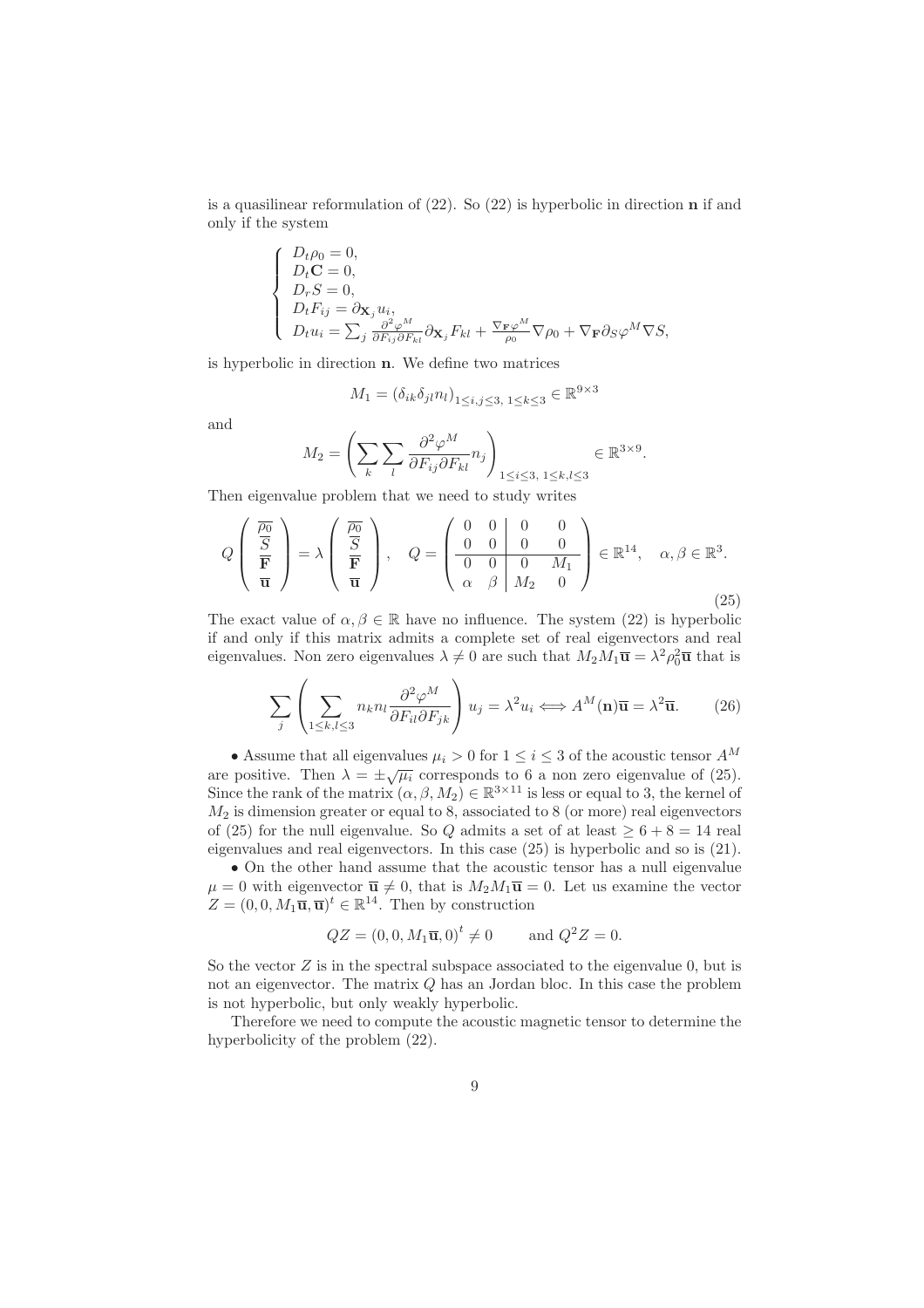Proposition 8. *One has the formula*

$$
\mathbf{A}^{M}(\mathbf{n}) = \frac{\rho^{2}}{\rho_{0}^{2}} \left( c^{2} + \frac{|\mathbf{B}|^{2}}{\mu_{0}\rho} \right) (\operatorname{cof}(\mathbf{F}) \mathbf{n}) \otimes (\operatorname{cof}(\mathbf{F}) \mathbf{n}) + \frac{\rho}{\rho_{0}^{2}\mu_{0}} (\operatorname{cof}(\mathbf{F}) \mathbf{n}, \mathbf{B})^{2} \mathbf{I}
$$

$$
-\frac{\rho (\operatorname{cof}(\mathbf{F}, \mathbf{B}) \mathbf{n})}{\rho_{0}^{2}\mu_{0}} (\mathbf{B} \otimes (\operatorname{cof}(\mathbf{F}) \mathbf{n}) + (\operatorname{cof}(\mathbf{F}) \mathbf{n}) \otimes \mathbf{B}).
$$
 (27)

One has to characterize (23) with the potential (18). The calculations are a little lengthy but evident. First  $\sum_{k,l} n_k n_l \frac{\partial^2 \det(\mathbf{F})}{\partial F_{il} \partial F_{ik}}$  $\frac{\partial \det(\mathbf{F})}{\partial F_{il}\partial F_{jk}}$  is equal to the determinant of the matrix where the line number  $i$  and the line number  $j$  have been replaced by the components of the normal. Therefore this term vanishes identically for all  $i$  and  $j$ . So one gets the classical formula

$$
\sum_{k,l} n_k n_l \frac{\partial^2 \varepsilon_g \left( \tau_0 \det\left(\mathbf{F}\right), \mathbf{S} \right)}{\partial F_{il} \partial F_{jk}} = \tau_0^2 \partial_{\tau \tau} \varepsilon_g \sum_{k,l} n_k n_l \text{cof}\left(\mathbf{F}\right)_{il} \text{cof}\left(\mathbf{F}\right)_{jk}
$$

which shows that the contribution of the internal energy of the gas  $\varepsilon_q$  in (27) is  $\rho^2$  $\frac{\rho^2}{\rho_0^2}c^2$  (cof (**F**) n)  $\otimes$  (cof (**F**) n). We have used the standard definition of the gas sound velocity  $\partial_{\tau\tau}\varepsilon_g = \rho^2 c^2 > 0$ . It remains to study the contribution of the magnetic part  $\frac{|\vec{FC}|^2}{2\rho_0 \mu_0 det}$  $\frac{|\mathbf{FC}|}{2\rho_0\mu_0\det(\mathbf{F})}$ . The second derivative of det  $(\mathbf{F})$  is the reason of the magnetic contribution  $\frac{|\mathbf{B}|^2}{\mu_0 g}$  $\frac{|\mathbf{B}|^2}{\mu_0 \rho}$  in (27). The second derivative of  $\frac{|\mathbf{F} \mathbf{C}|^2}{2}$  with respect to F is also evident to compute. And finally the mixed derivative, that is the first gradient of  $\frac{|\mathbf{FC}|^2}{2}$  $\frac{C}{2}$  tensorized by the first gradient of det (F) (and after that symetrized), is equal to the last line in (27).  $\Box$ 

Notice that  $\mathbf{A}^{M}(\mathbf{n}) = \frac{\rho^{2}}{e^{2}R}$  $\frac{\rho^2}{\rho_0^2 P^2} \mathbf{A}_E^M(\mathbf{n_x})$  where  $\mathbf{A}_E^M(\mathbf{n_x})$  is the eulerian matrix

$$
\mathbf{A}_{E}^{M}(\mathbf{n}_{\mathbf{x}}) = \left(c^{2} + \frac{|\mathbf{B}|^{2}}{\mu_{0}\rho}\right)\mathbf{n}_{\mathbf{x}}\otimes\mathbf{n}_{\mathbf{x}} + \frac{(\mathbf{n}_{\mathbf{x}},\mathbf{B})^{2}}{\rho\mu_{0}}\mathbf{I} - \frac{(\mathbf{n}_{\mathbf{x}},\mathbf{B})}{\rho\mu_{0}}\left(\mathbf{B}\otimes\mathbf{n}_{\mathbf{x}} + \mathbf{n}_{\mathbf{x}}\otimes\mathbf{B}\right)
$$
\n(28)

and  $(\mathbf{n}_{\mathbf{x}})$  is the eulerian normal such that  $\mathbf{n}_{\mathbf{x}} = P$  cof  $(\mathbf{F}) \mathbf{n}, P \in \mathbb{R}$ , which means that the eulerian normal  $n_x$  is parallel to the lagrangian one premultipled by the comatrix.

Let us consider for convenience an orthonormal basis  $(n, t_1, t_2)$  such that

$$
\mathbf{B} = \alpha \mathbf{n_x} + \beta \mathbf{t_1}, \qquad \alpha = (\mathbf{n_x}, \mathbf{B}), \quad |\mathbf{B}|^2 = \alpha^2 + \beta^2.
$$

**Proposition 9.** The eigenvalues  $0 \leq \lambda_s^2 \leq \lambda_a^2 \leq \lambda_f^2$  of the acoustic tensor  $\mathbf{A}_{E}^{M}$ *are*

$$
\begin{split} \lambda_s^2 &= \frac{1}{2} \left( a^2 - \sqrt{a^4 - 4 \frac{c^2 \alpha^2}{\rho \mu_0}} \right), \quad \lambda_a^2 = \frac{\alpha^2}{\rho \mu_0}, \quad \lambda_f^2 = \frac{1}{2} \left( a^2 - \sqrt{a^4 - 4 \frac{c^2 \alpha^2}{\rho \mu_0}} \right), \\ \text{where } a^2 &= c^2 + \frac{|\mathbf{B}|^2}{\mu_0 \rho} \end{split}
$$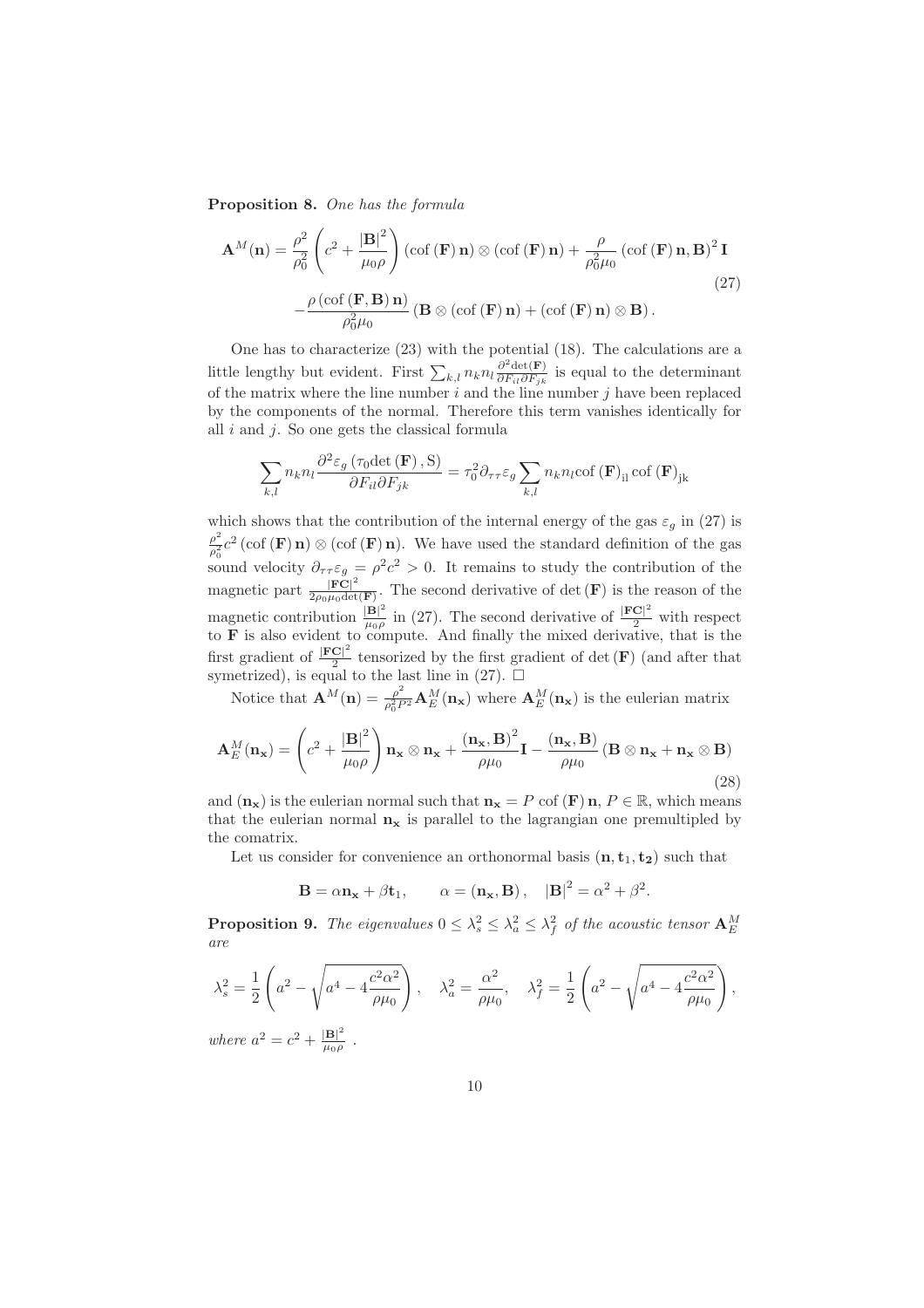In the chosen basis  ${\bf A}_E^M({\bf n}_{\bf x})$  rewrites as

$$
\mathbf{A}^M_E(\mathbf{n_x}) = \left( \begin{array}{ccc} c^2 + \frac{\beta^2}{\mu_0 \rho} & -\frac{\alpha \beta}{\rho \mu_0} & 0 \\ -\frac{\alpha \beta}{\rho \mu_0} & \frac{\alpha^2}{\rho \mu_0} & 0 \\ 0 & 0 & \frac{\alpha^2}{\rho \mu_0} \end{array} \right).
$$

The rest of the computations are evident.  $\square$ 

The eigenvalues  $\lambda_s$ ,  $\lambda_a$  and  $\lambda_f$  are the slow, Alfven and fast wave velocities of ideal MHD. At this point of the study, the following theorem is evident.

Theorem 10. *The system lagrangian MHD system (21) is hyperbolic in lagrangian all directions* **n** *such that*  $(\text{cof }(\mathbf{F})\mathbf{n}, \mathbf{B}) \neq 0$ . If  $(\text{cof }(\mathbf{F})\mathbf{n}, \mathbf{B}) = 0$  the *system is only weakly hyperbolic, that is the eigenvalues are all real but some eigenvectors miss.*

*With the eulerian normal the condition for strong hyperbolicity writes*

 $(\mathbf{n}_{\mathbf{x}}, \mathbf{B}) \neq 0.$ 

The condition for hyperbolicity in a given direction reduces to  $\lambda_f^2 > 0$ , that is  $\alpha \neq 0$ . The proof is ended.

An interpretation of this condition is possible based on the following considerations. Strong hyperbolicity implies that the Cauchy problem is well posed for a finite time [7]. Weak formulation implies that the regularity of the solution of the Cauchy suffers for a loss of derivatives.

If one transposes this to the solution of the Riemann problem for the lagrangian system (21) , it means that the solution of a strongly hyperbolic formulation admits bounded solutions, while the solution of a strongly hyperbolic formulation admits measured valued solutions.

This is compatible with the standard classification of discontinuous solutions to ideal MHD [16]. Indeed if  $(n_x, B) = 0$  then the tangential components of the velocity are discontinuous [16]. In this case the gradient of deformation is measure valued. But if  $(n_x, B) \neq 0$  then the tangential velocities are continuous, which does not generate a measure valued deformation gradient. In summary the condition  $(\mathbf{n}_{\mathbf{x}}, \mathbf{B}) = 0$ . is linked to shear flows.

Remark 11. *It must be emphasized that it is specific to lagrangian systems. Eulerian ideal MHD is hyperbolic (even if the notion of hyperbolicity must take into account the free divergence condition on* B *to be relevant).*

Remark 12. *It is also possible to include in the potential an hyperelastic part, for example the sum of (9) and of the magnetic part of (18)*

$$
\varphi^F = \psi(i_1, i_2, i_3, S, \rho_0) + \frac{|\mathbf{FC}|^2}{2\rho_0\mu_0 \det(\mathbf{F})}.
$$

*We readily obtain a model for the interaction of a strong magnetic field and material strength that we do not discuss in detail. The final model is hyperbolic once the hyperelastic part is. This is often the case for standard materials modeled by a polyconvex equation of state [7, 14]. Physically this is because standard elastic material cannot have pure shear flows.*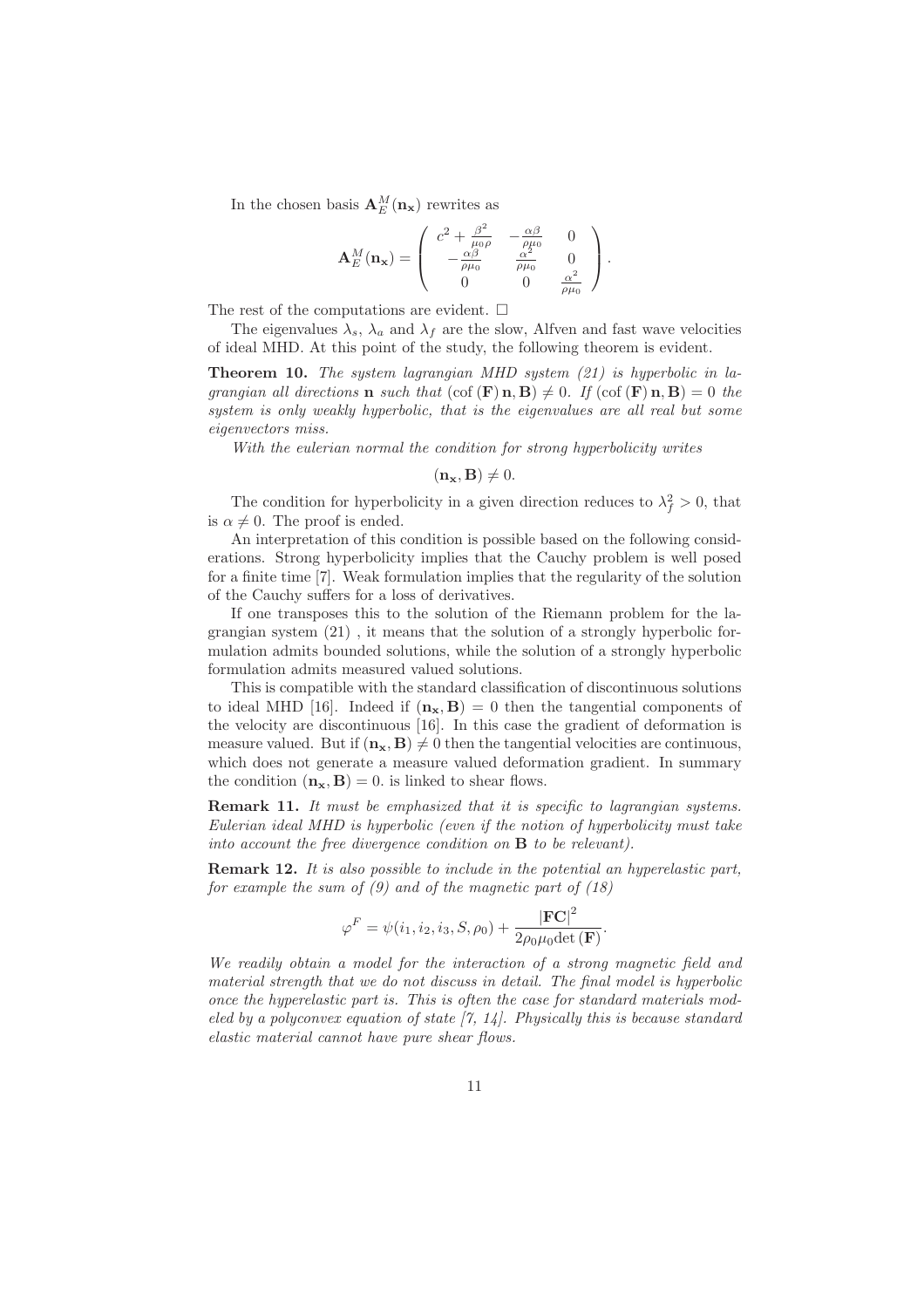## 4 Eulerian formulations of ideal magnetohydrodynamics

Finally we write an alternative eulerian formulation of (21)

$$
\begin{cases}\n\partial_t \rho + \nabla_{\mathbf{x}} \cdot (\rho \mathbf{u}) = 0, \\
\partial_t (\rho \mathbf{C}) + \nabla_{\mathbf{x}} \cdot (\rho \mathbf{C} \otimes \mathbf{u}) = 0 \\
\partial_t \mathbf{F}^{-1} + \nabla_{\mathbf{x}} (\mathbf{F}^{-1} \mathbf{u}) = 0, \\
\partial_t (\rho \mathbf{u}) + \nabla_{\mathbf{x}} \cdot (\rho \mathbf{u} \otimes \mathbf{u}) = \nabla_{\mathbf{x}} \cdot \sigma, \\
\partial_t (\rho e) + \nabla_{\mathbf{x}} \cdot (\rho \mathbf{u} e) = \nabla_{\mathbf{x}} \cdot (\mathbf{u}^t \sigma).\n\end{cases} (29)
$$

This is completely standard in the context of hyperelastic models [17]. Here the stress tensor is

$$
\sigma = \sigma^M \mathbf{F}^t = -p\mathbf{I} - \frac{|\mathbb{B}|^2}{2\mu_0} \mathbf{I} + \frac{\mathbf{B} \otimes \mathbf{B}}{\mu_0}.
$$

The equation for the magnetic field  $\partial_t B - \nabla \wedge (\mathbf{u} \wedge \mathbf{B}) = 0$  has been replaced by a series of transport-like equation

$$
\begin{cases} \partial_t (\rho \mathbf{C}) + \nabla_{\mathbf{x}} \cdot (\rho \mathbf{C} \otimes \mathbf{u}) = 0 \\ \partial_t \mathbf{F}^{-1} + \nabla_{\mathbf{x}} (\mathbf{F}^{-1} \mathbf{u}) = 0. \end{cases}
$$

It is also possible [7, 14] to use the equation

$$
\partial_t \left( \frac{\mathbf{F}}{\det \mathbf{F}} \right) + \nabla \cdot \left( \frac{\mathbf{F} \otimes \mathbf{u}}{\det \mathbf{F}} \right) = \nabla \cdot \left( \frac{\mathbf{u} \otimes \mathbf{F}^t}{\det \mathbf{F}} \right) \tag{30}
$$

instead of  $\partial_t \mathbf{F}^{-1} + \nabla_{\mathbf{x}} (\mathbf{F}^{-1} \mathbf{u}) = 0.$ 

### 5 Numerical perspectives

All these non standard formulations of lagrangian and eulerian ideal MHD may be of interest for the design of numerical methods.

More specifically we have in mind to solve  $(1)$  with a Lagrange+remap approach, where the time step is decomposed in two stages. In the first stage one uses a Lagrange formulation of the equation written in the comobile frame as in [2]. See also [14] for the discretization of non linear hyperelastic models. For this stage one can use (21). Then in the second stage one remaps the moving mesh onto the old one. This second stage is very easy. For example an upwind first-order discretization with the donor-cell method is stable. So the whole problem is the stability of the algorithm in the Lagrange phase. It is therefore reasonable to think that theorem 6 may have immediate application to the design of entropy compatible lagrangian discrete schemes without any need of a discrete free divergence condition of the magnetic field. The eulerian formulation (29-30) can also be used for numerical simulations of ideal MHD as an alternative to  $(1)$  or  $(4)$ , using for example the recent eulerian numerical methods for hyperelasticity developed in [9, 1]. We leave these issues for further studies.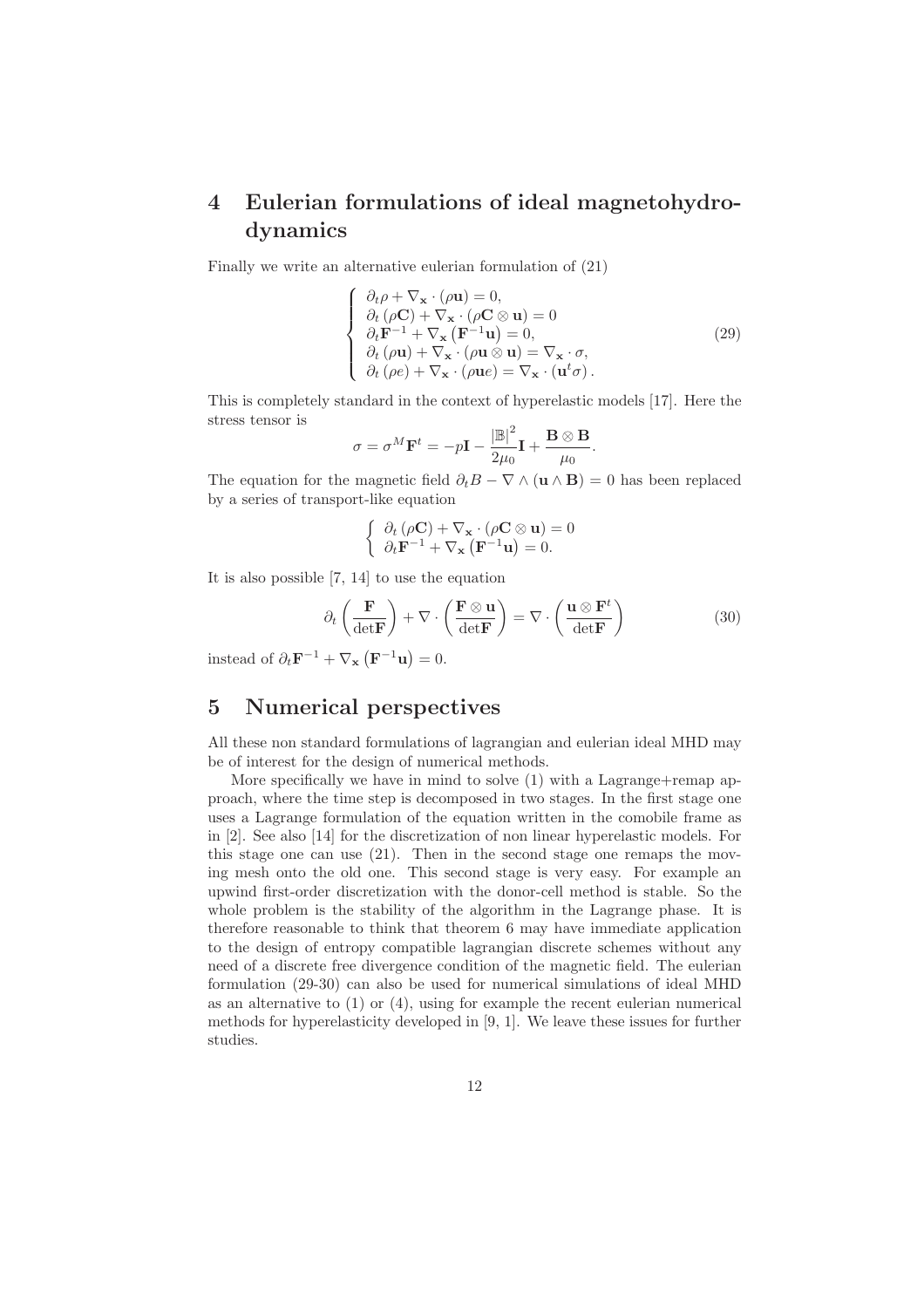### References

- [1] D.J. Barton, D. Drikakis, and E.I. Romenski. An Eulerian finite-volume scheme for large elastoplastic deformations in solids. *Int.J. for Num.Meth. in Eng., online*, 2009.
- [2] F. Bezard and B. Després. *Journ. Comp. Phys.*, 154-1:65-89, 1999.
- [3] F. Bouchut, K. Klingenberg, and K. Waaga. Ann approximate Riemann solver for ideal MHD based on relaxation. In *Hyperbolic problems. Theory, numerics ans applications. In proceedings of the 12th international conference on hyperbolic problems*, University Maryland, College Park, 2008.
- [4] J. U. Brackbill and D. C. Barnes. The effect of no zero ∇ · b on the numerical solution of the magnetohydrodynamics equations. *J. Comput. Phys.*, 35:426–430, 1980.
- [5] Y. Brenier. Hydrodynamic structure of the augmented Born-Infeld equations. *ARMA*, 172:65–91, 2004.
- [6] P. Cargo and P. Gallice. Roe matrices for ideal mhd and systematic construction of roe matrices for systems of conservation laws. *J. of Comp. Physics*, 136:446–466, 1997.
- [7] C. Dafermos. *Hyperbolic conservation laws in continuum physics*. Springer, 2005.
- [8] W Dai and P. R. Woodward. On the divergence-free condition and conservaton laws in numerical simulations for supersonic magnetohydrodynamic flows. *Astrophys. J.*, 494:317–335, 1998.
- [9] N. Favrie, S. L. Gavrilyuk, and R. Saurel. Solid fluid diffuse interface model in cases of extreme deformations. *J. Comput. Phys.*, 228:6037–6077, 2009.
- [10] Gallice G. Positive and entropy stable godunov-type schemes for gas dynamics and mhd equations in lagrangian or eulerian coordinates. *Numer. Math.*, (94), 2003.
- [11] S. K. Godunov and E. I. Romensky. Thermodynamics, conservation laws and symmetric forms of differential equations in mechanics of continuous media. *in Comput. Fluid Dynamics Review*, pages 19–31, 1995.
- [12] S.K. Godunov. Lois de conservation et intégrales d'énergie des équations hyperboliques. volume 1270. Springer Verlag, 1986.
- [13] M. Kiessling. Electromagnetic field theory without divergence problems. I. The Born legacy. *J. Statist. Phys.*, 116:1057–1122, 2004.
- [14] G. Kluth and B. Després. Discretization of hyperelasticity on unstructured mesh with a cell centered lagrangian scheme. Technical Report R09063, LJLL-UPMC, 2009.